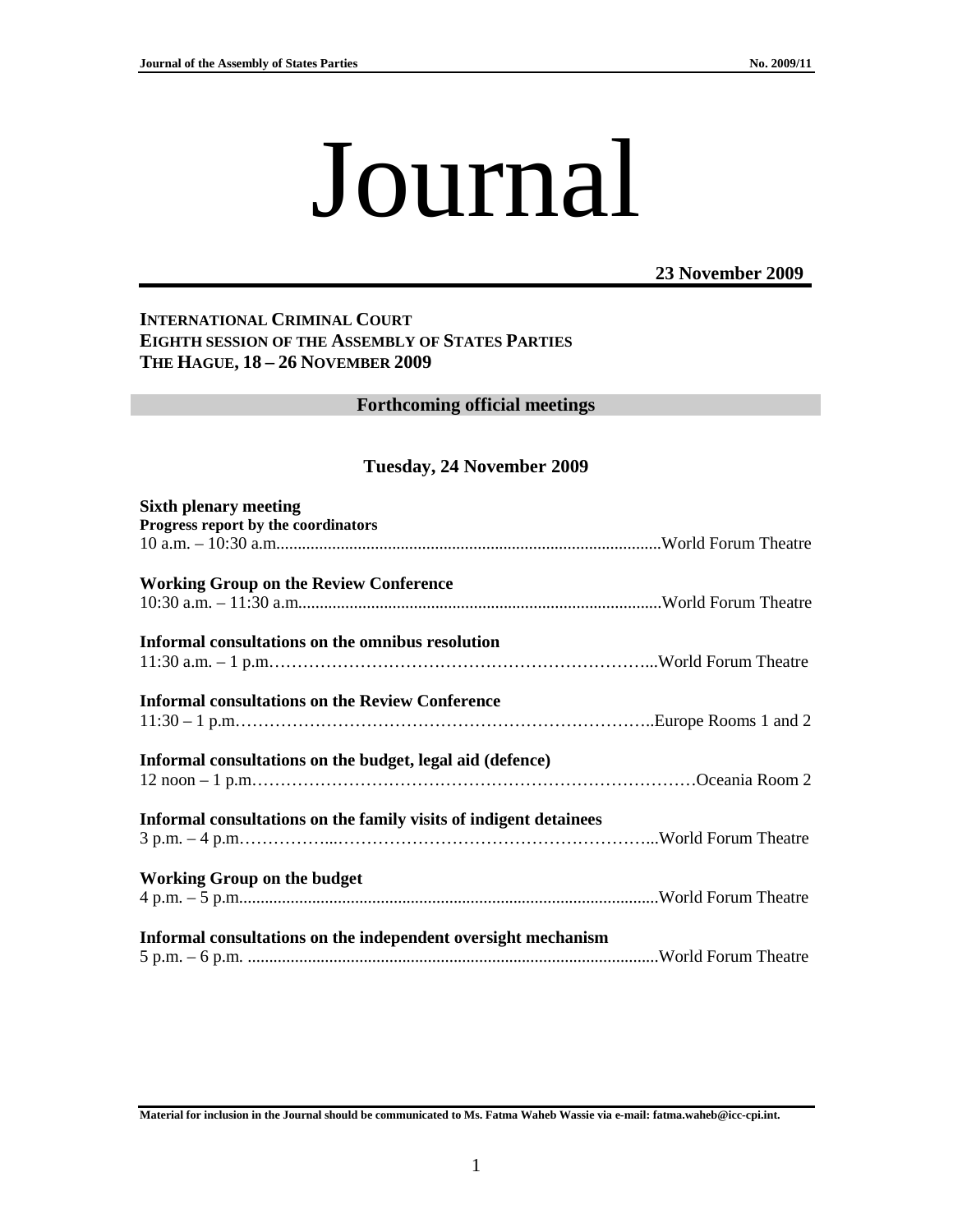## **Wednesday, 25 November 2009**

| Informal consultations on the omnibus resolution |  |
|--------------------------------------------------|--|
| <b>Credentials Committee</b>                     |  |
| <b>Working Group on the Review Conference</b>    |  |
| <b>Working Group on the Review Conference</b>    |  |
| <b>Working Group on the budget</b>               |  |

## **Thursday, 26 November 2009**

#### **Reserved**

#### **Reserved**

 $\overline{a}$ 

|--|--|

#### **Seventh plenary meeting**

#### **- Consideration of reports**

- **Report of the Credentials Committee**
- **Oral report of the Rapporteur**
- **Adoption of the report**
- **Closure of the session**
- 3 p.m. 6 p.m.................................................................................................World Forum Theatre

#### **Other forthcoming meetings**

## **Tuesday, 24 November 2009**

## **Visit to the International Criminal Court<sup>1</sup> : Hearing opening statements of the Katanga and Chui case**

8:30 a.m. – 11 a.m……..……………………………………………...International Criminal Court

<sup>&</sup>lt;sup>1</sup> Delegates interested in visiting the ICC building are invited to the Court on Tuesday 24 November 2009, 8:30 – 11 a.m. and 1:30 – 4 p.m. (Hearing opening statements of the Katanga and Chui case). Delegates are kindly requested to register for the visit at the Registration Desk in the World Forum Convention Center. For all queries, please contact Mr. Patrick Nicolle, Protocol and Events Assistant at the Public Information and Documentation Section of the Court, at +31-(0)646166018. Transportation to and from the Court has been arranged. Busses will be leaving from the main entrance of the World Centrum Convention Center to the Court and returning as scheduled. Delegates wishing to stay longer can return to the World Forum Convention Center via the public transport. Information will be available at the Information Desk of the Court.